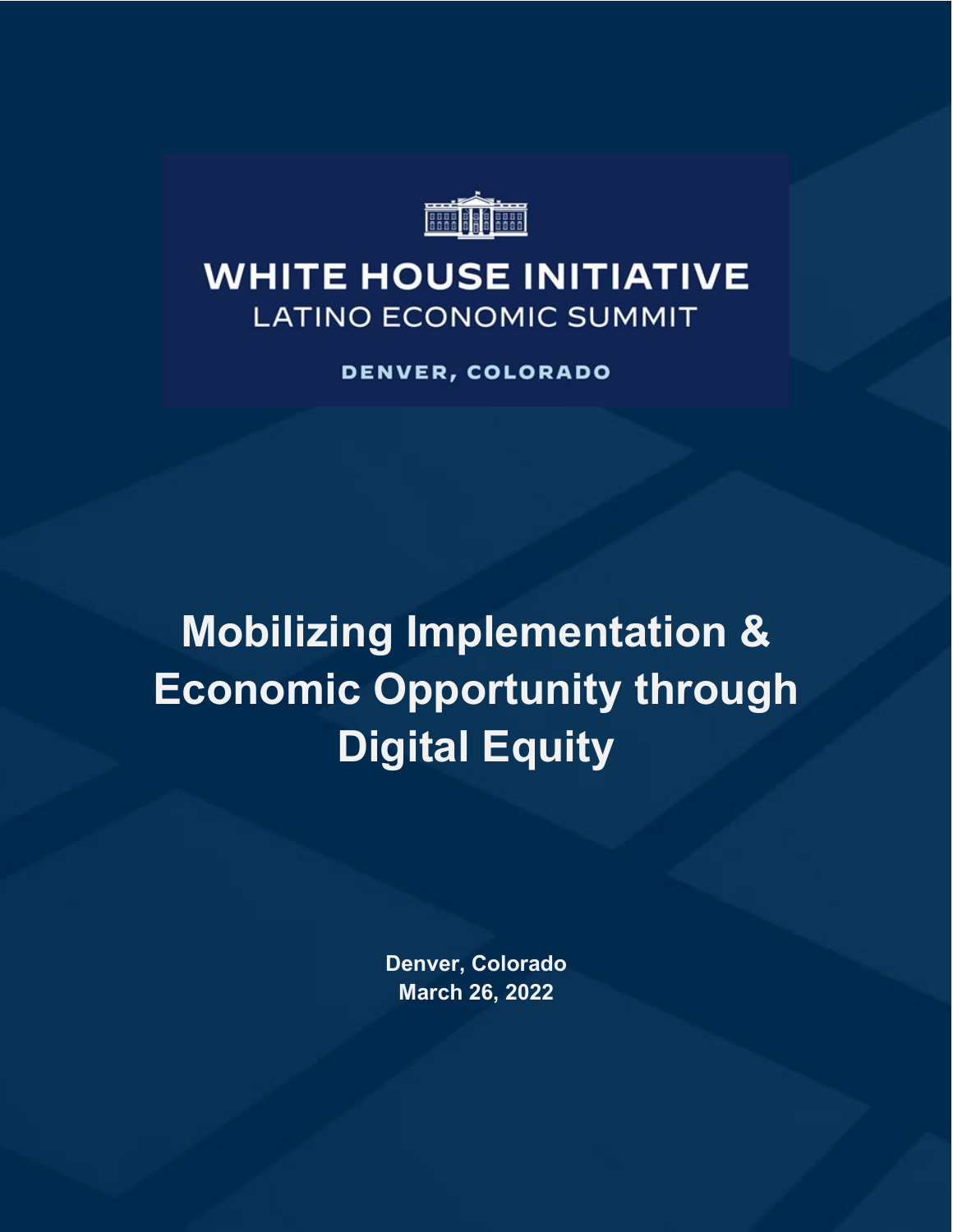## **Event Agenda**

## **Saturday, March 26, 2022**

#### **10:00 AM MT Registration Begins COVID Protocols**

#### **11:30 AM MT Opening Remarks**

Dr. Marielena DeSanctics, President, Community College of Denver First Lady Dr. Jill Biden Secretary Xavier Becerra Senator Michael Bennet Lt. Governor Dianne Primavera Joe Garcia, Chancellor, Colorado Community College System Alan Davidson, Assistant Secretary, National Telecommunications Information Administration, U.S. Department of Commerce Melody Gonzales, Executive Director, White House Initiative on Advancing Educational Equity, Excellence, and Economic Opportunity for Hispanics Domenika Lynch, Executive Director, Latinos in Society Program, Aspen Institute Ernesto Apreza, Senior Advisor, Office of Public Engagement, The White House

#### **11:51 AM MT Press**

#### **12:00 PM MT Breakout Sessions**

**Session 1 Room 221: Digital Equity Session 2 Room 217: Lessons learned from COVID-19, Telehealth & Latinos Session 3 Room 219: Cybersecurity in the Digital Age for All Session 4 Room 223: Education Equity, Workforce Development and Federal Jobs**

#### **1:00 PM MT Closing Remarks**

Ernesto Apreza, Senior Advisor, Office of Public Engagement, The White House Melody Gonzales, Executive Director, White House Initiative on Advancing Educational Equity, Excellence, and Economic Opportunity for Hispanics Dr. Marielena DeSanctics, President, Community College of Denver Joe Garcia, Chancellor, Colorado Community College System

#### **1:10 PM MT Summit concludes**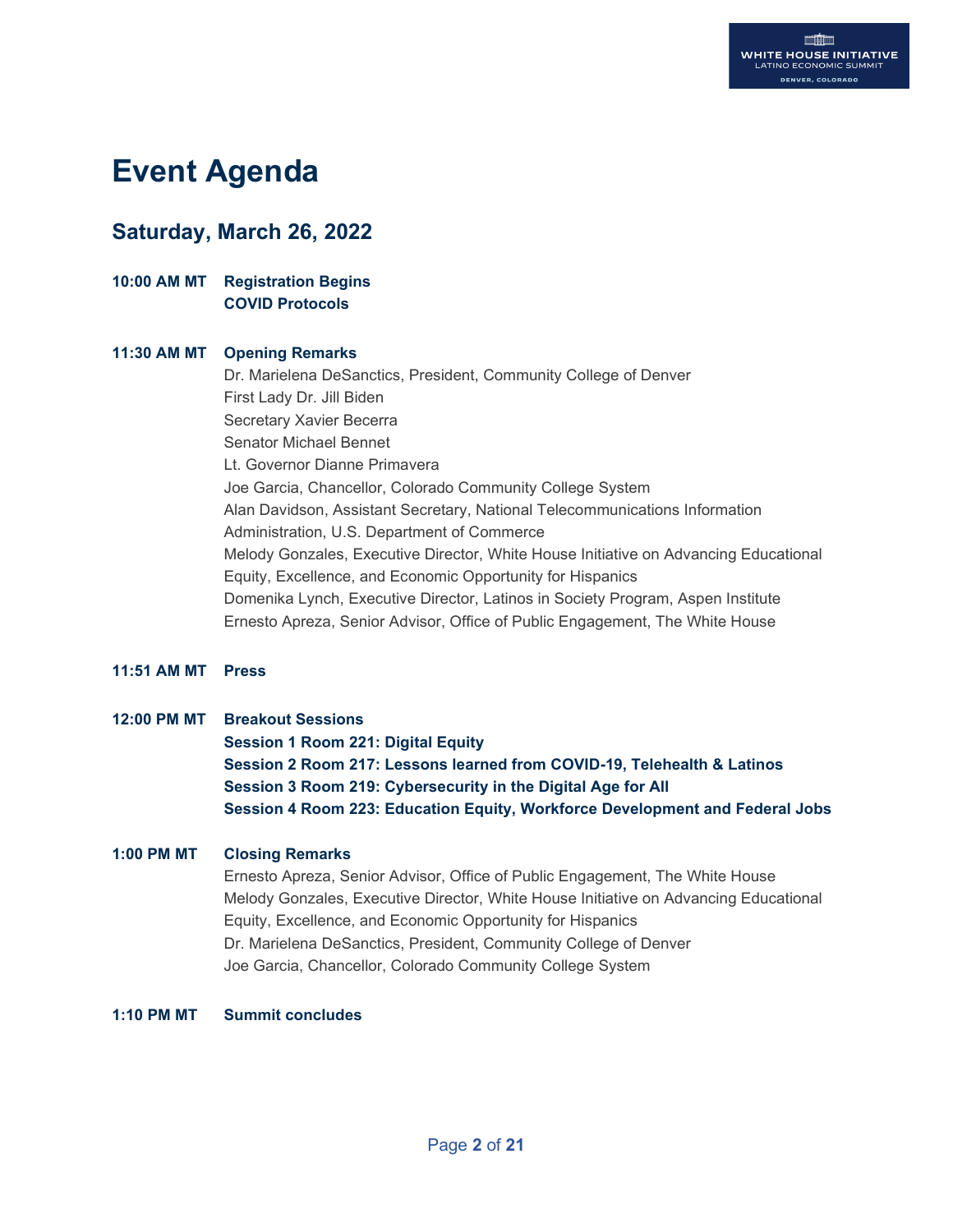## **Overview:**

## **White House Initiative Latino Economic Summits**

The Biden-Harris administration is partnering with the Aspen Institute to jointly host forums in several cities across the country. Titled White House Initiative Latino Economic Summits, the regional forums will highlight the Biden-Harris Administration's commitment to advancing equity and economic empowerment and connect local Latino community members directly with federal leaders and resources. The forums will also feature community leaders, administration officials, local elected officials, and leadership from the Aspen Institute.

The program kicked off on March 22 in San Antonio and will proceed to additional communities through the spring and early summer. Each event will feature multi-faceted and dynamic sessions with the intent to:

- Demonstrate the Administration's continued commitment to the President's Executive Order on advancing racial equity and support for underserved communities through the federal government
- Highlight the impact of the Biden-Harris Administration initiatives such as the American Rescue Plan, Bipartisan Infrastructure Law and COVID-19 response
- Increase engagement between Latino constituents and administration officials as well as federal offices and services at the regional level
- Encourage Latino community members to apply for federal procurement, jobs, grants, internships, and programs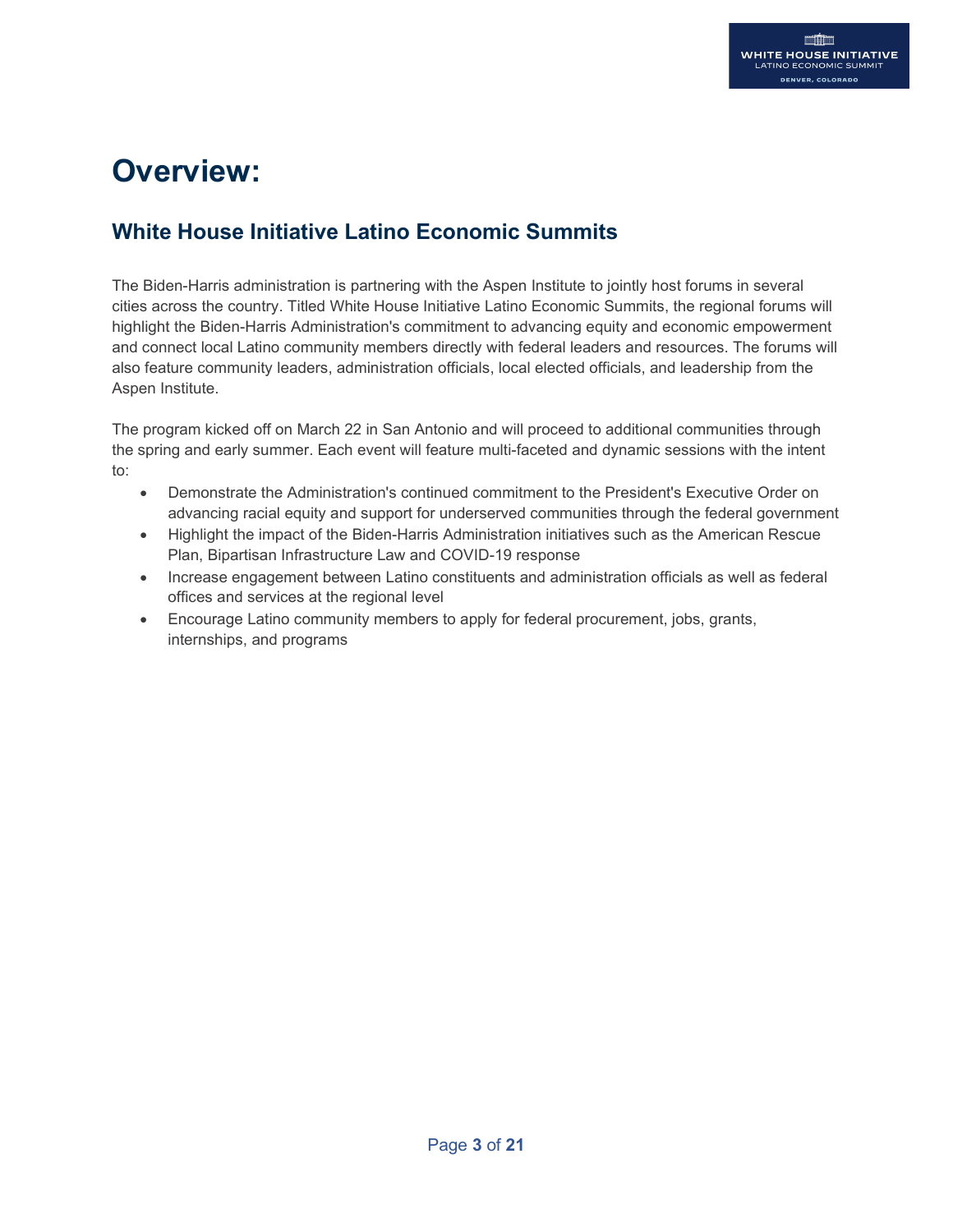## **Breakout Session Details**

## **National Telecommunications Information Administration, U.S. Department of Commerce: "Digital Equity"**

This digital equity roundtable will highlight NTIA's BEAD and Digital Equity Programs made available through the Bipartisan Infrastructure Law. It will serve as a critical listening session for the Latino community to engage in the local coordination process for statewide broadband implementation.

#### **Panelists:**

**Alan Davidson, Assistant Secretary, NTIA, U.S. Department of Commerce Andy Berke, Special Representative for Broadband, NTIA, U.S. Department of Commerce Mayor Michael Hancock, City of Denver Sarah Bleau, Broadband Program Specialist, NTIA Representative Brianna Titone, Chair, Joint Committee on Technology, Colorado State Legislature Commissioner Sarah Mudge, Lake County**  Brandy Reitter, Executive Director, Colorado Broadband Office Angeles Ortega, CEO, Mi Casa Resource Center Alex Sanchez, President and CEO, Voces Unidas de las Montañas Tony Anderson, Workforce Services Director, Denver Economic Development and Opportunity Paula Schriefer, President/CEO, Spring Institute John Sharer, National Director of Operations, PCs for People

## **U.S. Department of Health & Human Services (HHS): "Lessons Learned from COVID-19, Telehealth & Latinos"**

This roundtable will highlight HHS' Telehealth initiative made available through the Bipartisan Infrastructure Law. It will serve as an important listening session for HHS to learn more about the challenges facing the Latino community in accessing broadband and subsequent health outcomes; and highlight solutions through Telehealth.

Panelists:

**Lily Griego, Regional Director, U. S. Department of Health and Human Services Nick Zucconi, Regional Administrator, HRSA, U. S. Department of Health and Human Services Haddas Lev, Director, Ambulatory Care Services Operations, COO Denver Community Health Services, Denver Health Deep Shah, Ambulatory Care Operations Coordinator, Denver Health Ben Wiederholt, CEO/President, STRIDE Community Health Center Karen Funk, Chief Medical Officer, Clinica family Health Mitzi Moran, Chief Executive Officer, Sunrise Community Health Tillman Farley, Chief Medical Officer, Salud Family Health**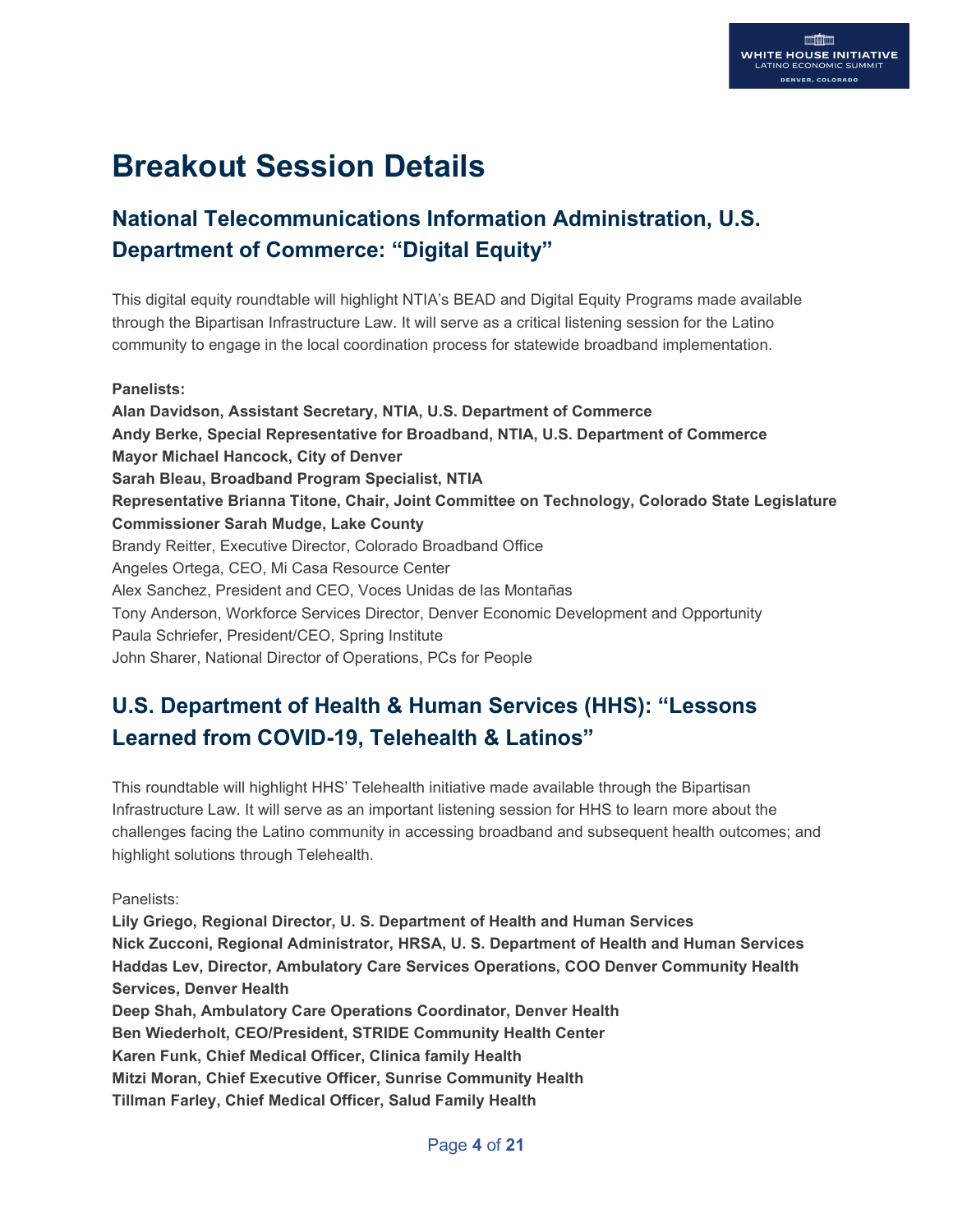**Jim Garcia, President/CEO, La Clínica Tepeyac John Parvensky, President/Chief Executive Officer, Colorado Coalition for the Homeless Dr. Janina Fariñas Ph.D., Founder & CEO, La Cocina Kristina Daniel, Chief Behavioral Health Officer, Valley Wide Health System**

## **Small Business Administration (SBA): "Cybersecurity in the Digital Age for All"**

This roundtable will highlight SBA's cybersecurity initiatives. Small businesses, nonprofits and institutions must navigate digital resources and threats to be successful in today's digital environment. This session will serve as an opportunity to connect Latino entrepreneurs to new technologies, learn about federal programs and resources to protect themselves against cybersecurity. It will also serve as a listening session to identify opportunities to expand engagement in the Latino community.

Panelists:

**Mark Madrid, Associate Administrator, SBA Office of Entrepreneurial (moderator & panelist) Frances Padilla, District Director, SBA Colorado District Office Alfred Ortiz, CEO, CSD Cyber and Cyber Consultant at the Pikes Peak Small Business Development Center (SBDC)**

**Ernest Campos, Program CISO for the USSF MOSSAIC program, L3Harris Technologies**

## **White House Initiative + OPM: "Education Equity, Workforce Development and Federal Jobs"**

This roundtable will highlight the White House Initiative on Advancing Educational Equity, Excellence, and Economic Opportunity for Hispanics and the Office of Personal Management. It will serve as an opportunity to connect Latinos to key resources made available through the Initiative, education and workforce development resources, and careers in federal service.

Panelists:

**Melody Gonzales, Executive Director, White House Initiative on Advancing Educational Equity, Excellence, and Economic Opportunity for Hispanics Emmanuel Caudillo Lauren Foreman, Engagement Analyst, USAJOBS Tim DeRamus, Education Program Director, OPM Western Management Development Center Amie Baca-Ohelert, President, Colorado Education Association** Anna Jo Haynes, President Emeritus, Mile High Early Learning Antonio Soto, Minority Business Office Director, OEDIT Araceli Calderon, Federal Programs Coordinator, Centennial BOCES Corina Hierro, Founding Team Member, Chamba App Eliana Colunga, University of Colorado - Communities Code Joe Barela, Director, Colorado Department of Labor and Employment (CDLE) Mike Ferrufino, President & CEO, Colorado Hispanic Chamber of Commerce Ray Gonzales, Executive V. President, Denver Metro Chamber of Commerce Rudy Gonzales, Executive Director, Servicios De La Raza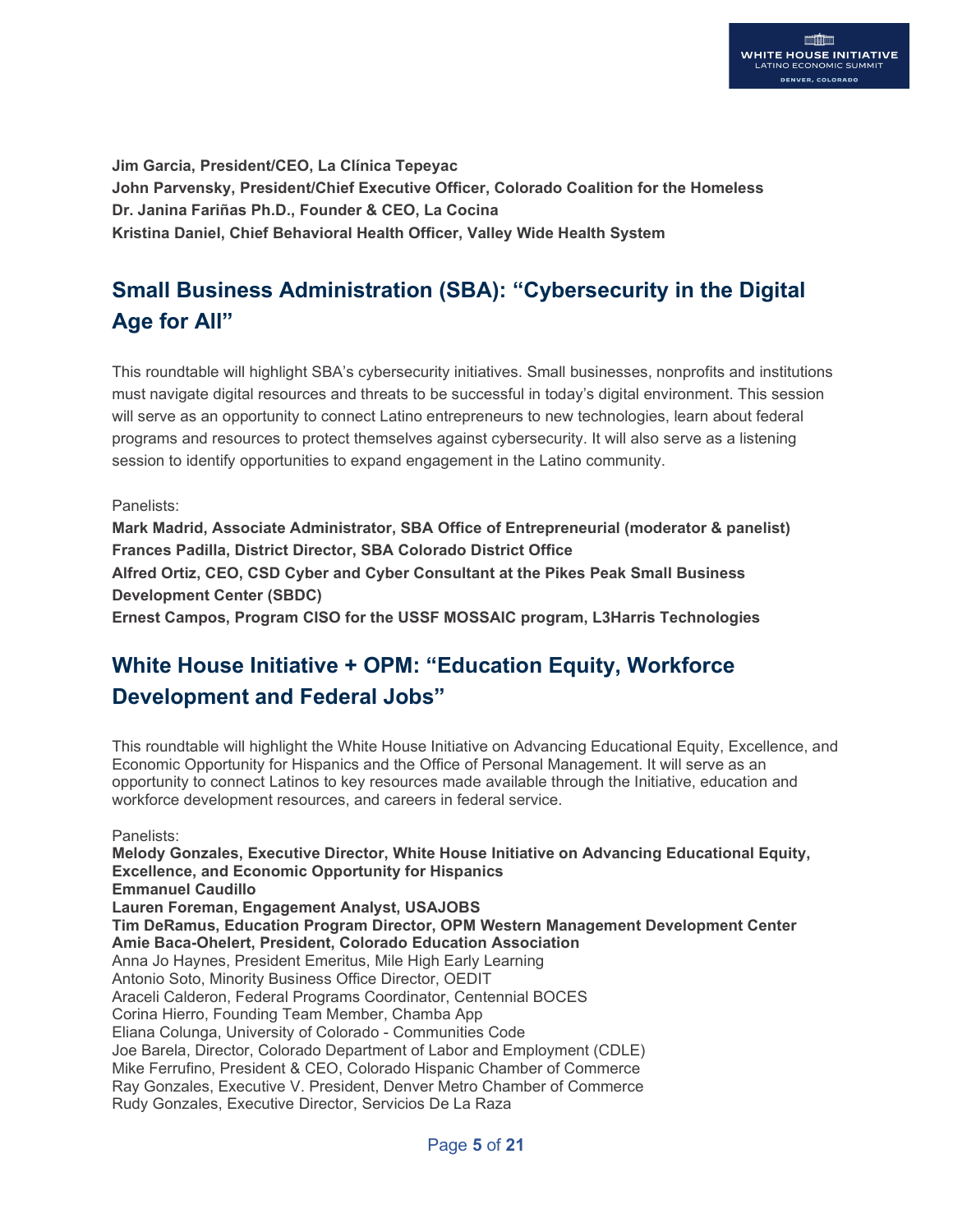## **Closing Remarks**

Ernie Apreza, Senior Advisor, Office of Public Engagement, The White House Melody Gonzales, Executive Director, White House Initiative on Advancing Educational Equity, Excellence, and Economic Opportunity for Hispanics Dr. Marielena DeSanctics, President, Community College of Denver Joe Garcia, Chancellor, Colorado Community College System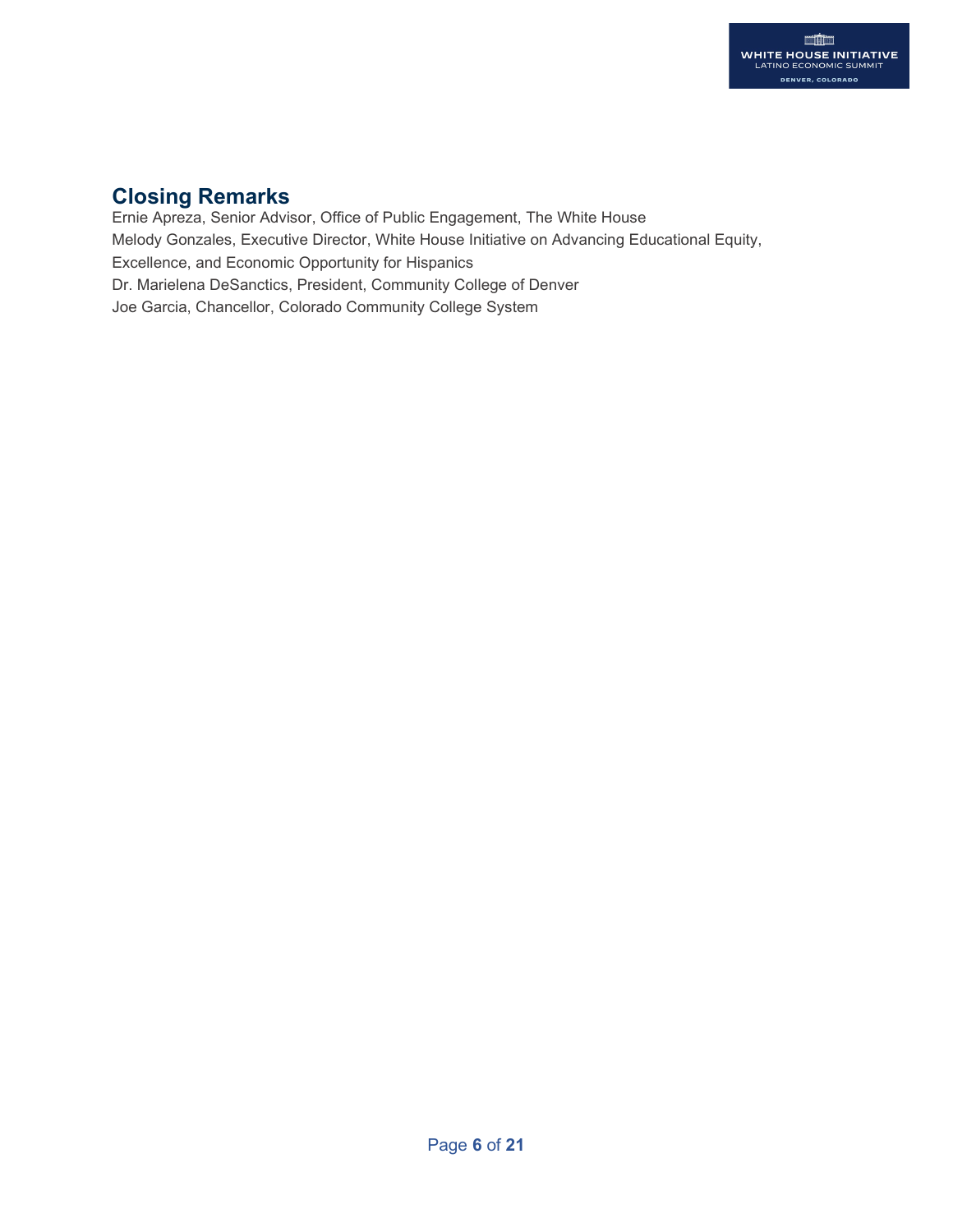## **Biographies**

#### **Dr. Marielena DeSanctis President Community College of Denver**

Dr. Marielena DeSanctis currently serves as the President of the Community College of Denver. Dr. DeSanctis has more than 22 years of experience in education, including classroom teaching, curriculum development, instructional design, learning assessment, and progressive leadership roles in both K-12 and higher education.



Dr. DeSanctis is a member of the 2019-2020 class of the Aspen Presidential Fellowship for Community College Excellence and a member of Leadership Florida Class XXXV. Previously, she served as Provost & Senior Vice-President, Academic Affairs and Student Services of Broward College. Additionally, Dr. DeSanctis served almost six years of experience as an engineer in the manufacturing and construction sector. Her education includes a bachelor's degree in Mechanical Engineering from Georgia Institute of Technology, a master's degree in Math Education from Nova Southeastern University, and an Ed.S. and Ph.D. in Educational Leadership from Florida Atlantic University.

Among her accomplishments, she is most proud of her two children - Conner (26) and Allie (23). She currently resides in Palm Beach County, Florida, with her husband Lance DeSanctis.

#### **Dr. Jill Biden, Ed.D. First Lady of the United States Educator, Northern Virginia Community College**

Dr. Jill Biden is the First Lady of the United States and an educator. Dr. Biden served as Second Lady of the United States from 2009-2017. As First Lady, she has championed the causes that have defined her public life: supporting military families, advocating for increased educational opportunities, and working to end cancer as we know it. She has also served as a leading messenger for the White House's most urgent priorities, including safely reopening schools, supporting the President's



economic agenda, and urging adults and children to protect themselves and their communities by getting vaccinated against COVID-19.

As a classroom teacher for over 30 years, advocating for increased educational opportunities for all students, of all ages, is close to her heart. From championing universal pre-school, free community college, increased access for students to broadband, and more affordable options for higher education, Dr. Biden continues her work promoting accessible, quality education for everyone. While serving as First Lady, Dr. Biden has continued teaching English and writing at Northern Virginia Community College, where she has been a professor since 2009. She is the first presidential spouse to maintain an independent career outside of the White House.

Dr. Biden was born in New Jersey and grew up in Pennsylvania. She graduated from the University of Delaware and earned her Ed.D. from University of Delaware in 2007.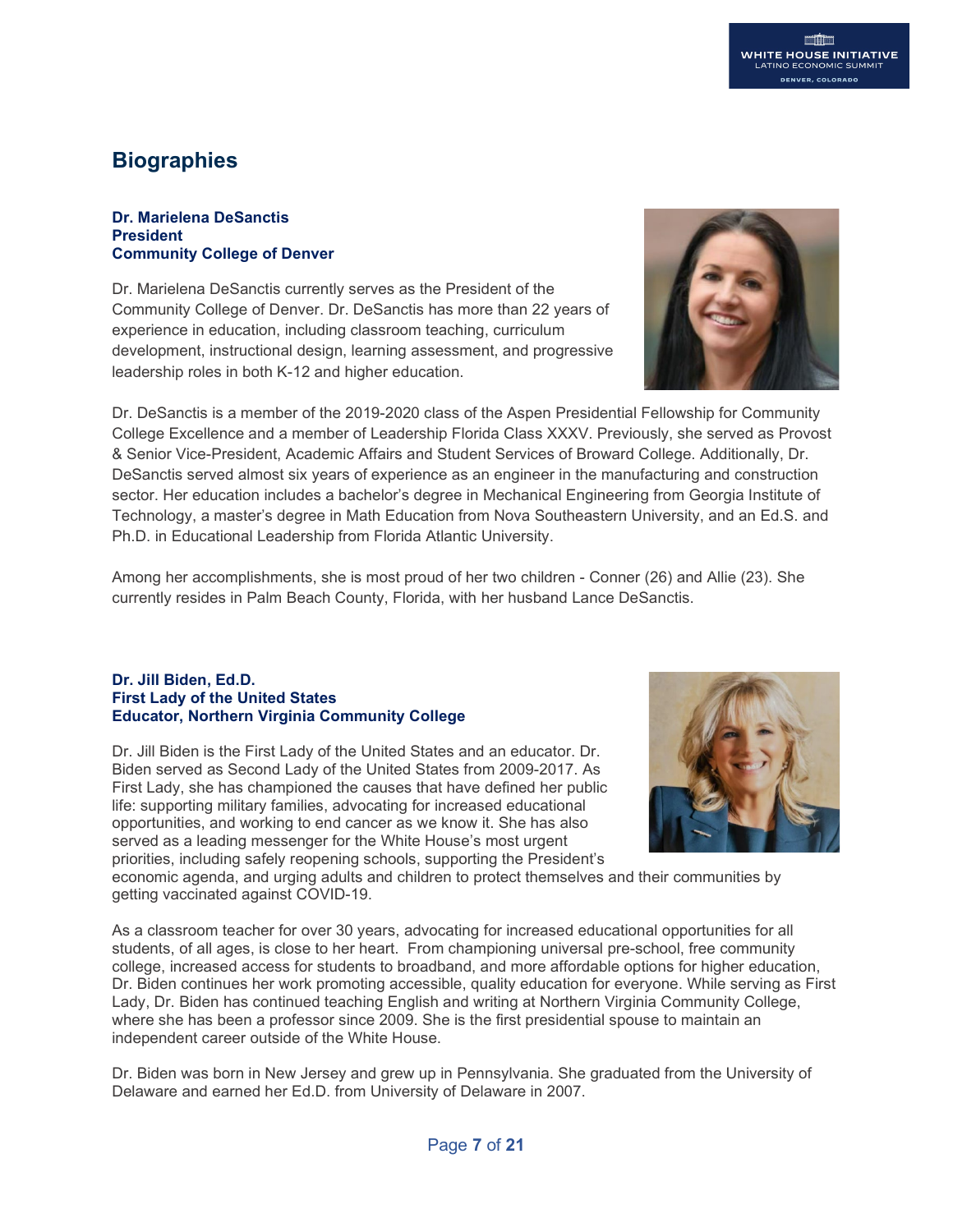#### **Xavier Becerra Secretary U.S. Department of Health and Human Services**

Xavier Becerra is the 25th Secretary of the Department of Health and Human Services and the first Latino to hold the office in the history of the United States.

Secretary Becerra served 12 terms in Congress representing Los Angeles, before becoming the attorney general of his home state in 2017. While in Congress, Secretary Becerra was the first Latino to serve as a member of

the Committee on Ways and Means, he served as Chairman of his party's caucus, and as the Ranking Member of the Ways and Means Subcommittee on Social Security and Ranking Member of the Subcommittee on Health.

Born in Sacramento Secretary Becerra is the son of working-class parents. He was the first in his family to receive a four-year degree, earning his Bachelor of Arts in Economics from Stanford University. He earned his Juris Doctorate from Stanford Law School. His mother was born in Jalisco, Mexico and immigrated to the United States after marrying his father, a day laborer turned construction worker. He is married to Dr. Carolina Reyes, and he is proud of his three daughters: Clarisa, Olivia and Natalia, and son-in-law Ivan.

#### **Dianne Primavera Lt. Governor State of Colorado**

Dianne Primavera is the Lieutenant Governor of Colorado. She is a leading patient advocate and cancer survivor who has spent decades fighting for every Coloradan's access to quality, affordable health care.

As the Lieutenant Governor, Dianne leads six programs including: the Office of Saving People Money on Health Care, the Office of eHealth Innovation, the Colorado Disability Funding Commission and Disability

Policy, the Colorado Commission of Indian Affairs, Serve Colorado, and Aerospace and Defense.

Beginning in 2006, Dianne served four terms in the State Legislature, where her bipartisan work promoted Colorado small businesses, lowered prescription drug costs, and expanded access to affordable health care.

She has two adult daughters and three beautiful grandkids.





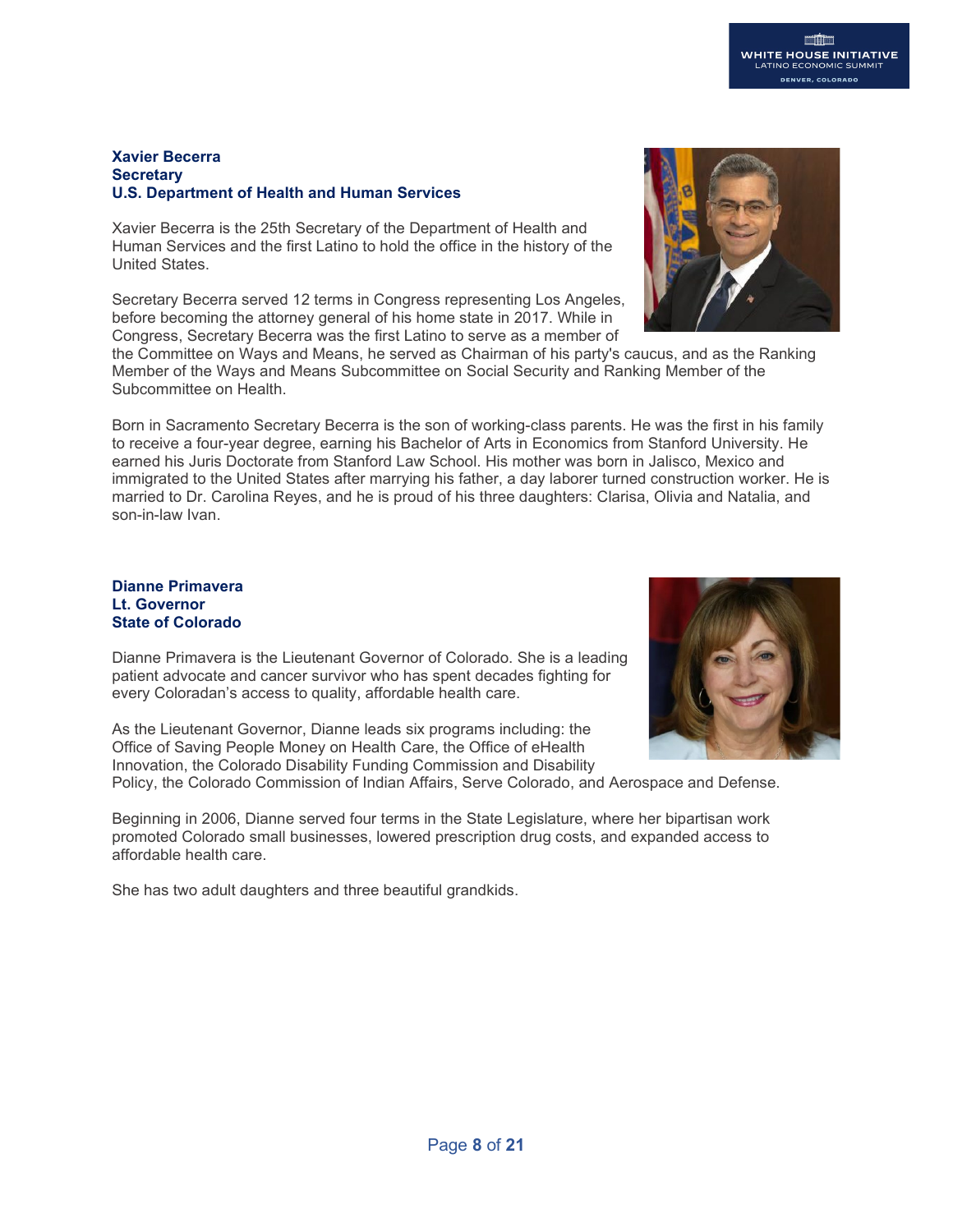## **WHITE HOUSE INITIATIVE** DENVER, COLORADO

#### **Michael Bennet Senator, State of Colorado United States Senate**

Michael Bennet has represented Colorado in the United States Senate since 2009. Bennet serves of the Senate Committee on Agriculture, Nutrition, and Forestry, Committee on Finance, and on the Select Committee on Intelligence.

Before serving in the Senate, Bennet was superintendent of the Denver Public Schools, where he led extensive reform efforts in the country. He lives in Denver with his wife and three daughters.

#### **Joe Garcia Chancellor Colorado Community College System**

Joe Garcia is the Chancellor of the Colorado Community College System (CCCS). Garcia currently serves on the Boards for the National Student Clearinghouse (NSC), the Mexican American Legal Defense & Educational Fund (MALDEF), and the Colorado Opportunity Scholarship Initiative (COSI). He is the chair of the Education & Training Committee (E & T) for the Colorado Workforce Development Council (CWDC). He was also appointed by the Governor as the representative of the Department of Education for the Business Experiential Learning (BEL) Commission.

Prior to his role at CCCS, Garcia served two years as President of the Western Interstate Commission for Higher Education ("WICHE") from June 2016 to June 2018. WICHE is an interstate compact created to provide access to, and improve the quality of, higher education opportunities for residents of the western United States. From 2011 to 2016, he served as the Lt. Governor of Colorado and as the Executive Director of the Colorado Department of Higher Education

Garcia's previous public service positions included serving as a member of the Cabinet of Governor Roy Romer and as a White House appointee under President Bill Clinton. He was the first Hispanic partner in the 100-year history of Denver based Holme Roberts & Owen where he focused on public education law.

Garcia earned his Juris Doctorate (1983) and completed the John F. Kennedy School of Government program at Harvard University, and received his Bachelor of Science in International Business (1979) from University of Colorado at Boulder. Garcia has four children and is married to Dr. Claire Oberon Garcia, the Dean of Faculty at Colorado College.



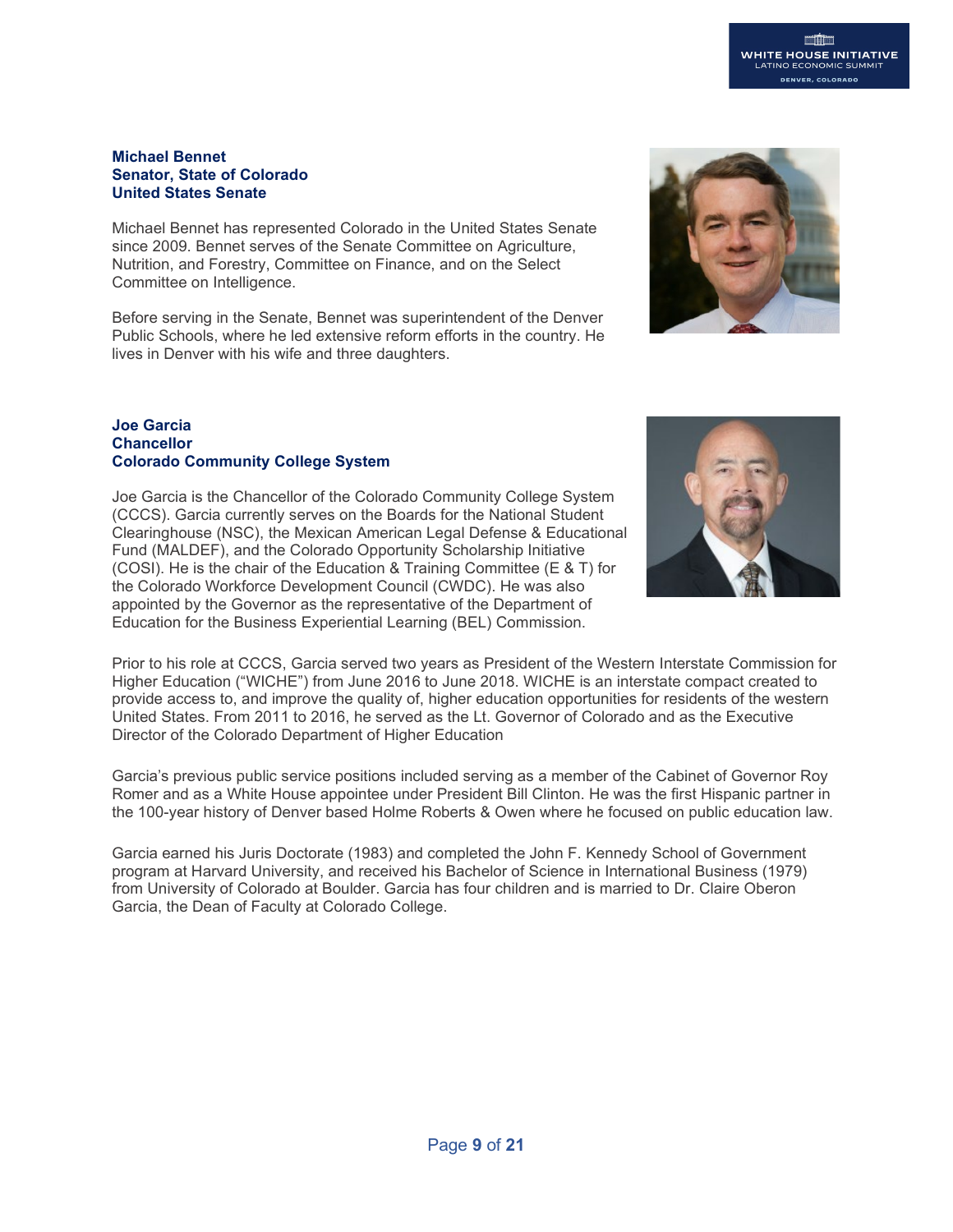#### **Alan Davidson Assistant Secretary of Commerce for Communications and Information and NTIA Administrator NTIA**

Alan Davidson was officially sworn in as Assistant Secretary in January 2022. Alan Davidson is an Internet policy expert with over 20 years of experience as an executive, public interest advocate, technologist, and attorney.

He was most recently a Senior Advisor at the Mozilla Foundation, a global nonprofit that promotes openness, innovation, and participation on the Internet. He was previously Mozilla's Vice President of Global Policy, Trust and Security, where he led public policy and privacy teams promoting an open Internet and a healthy web.

Alan served in the Obama-Biden Administration as the first Director of Digital Economy at the U.S. Department of Commerce. He started Google's public policy office in Washington, D.C., leading government relations and policy in North and South America for seven years until 2012.

Alan has been a long-time leader in the Internet nonprofit community, serving as Director of New America's Open Technology Institute where he worked to promote equitable broadband access and adoption. As Associate Director of the Center for Democracy and Technology, Alan was an advocate for civil liberties and human rights online in some of the earliest Internet policy debates.

He is a graduate of the Massachusetts Institute of Technology and the Yale Law School and is a member of the District of Columbia Bar. Alan currently resides with his family in Chevy Chase, Maryland.

#### **Melody Gonzales Executive Director White House Initiative on Advancing Educational Equity, Excellence, and Economic Opportunity for Hispanics**

Melody Gonzales serves as the Executive Director of the White House Initiative on Advancing Educational Equity, Excellence, and Economic Opportunity for Hispanics.

A public policy specialist for over 20 years, Melody most recently served managed Latino community advocacy, partnerships and grants at the

National Education Association -- helping the NEA's state and local union affiliates advance racial justice in public schools. She previously served in the Obama Administration as Chief of Staff for Mine Safety and Health Administration in the U.S. Department of Labor and as Deputy Chief of Staff for the U.S. Office of Personnel Management. She also worked for former-Congressman Xavier Becerra, the U.S. House of Representatives' Democratic Caucus, Congressman Raul Grijalva, Governor Ralph Northam, the National Hispanic Leadership Agenda and the Obama-Biden campaign (which included organizing in Greeley, Colorado).

Melody earned her MPP from Georgetown University and her bachelor's degree from UC San Diego.



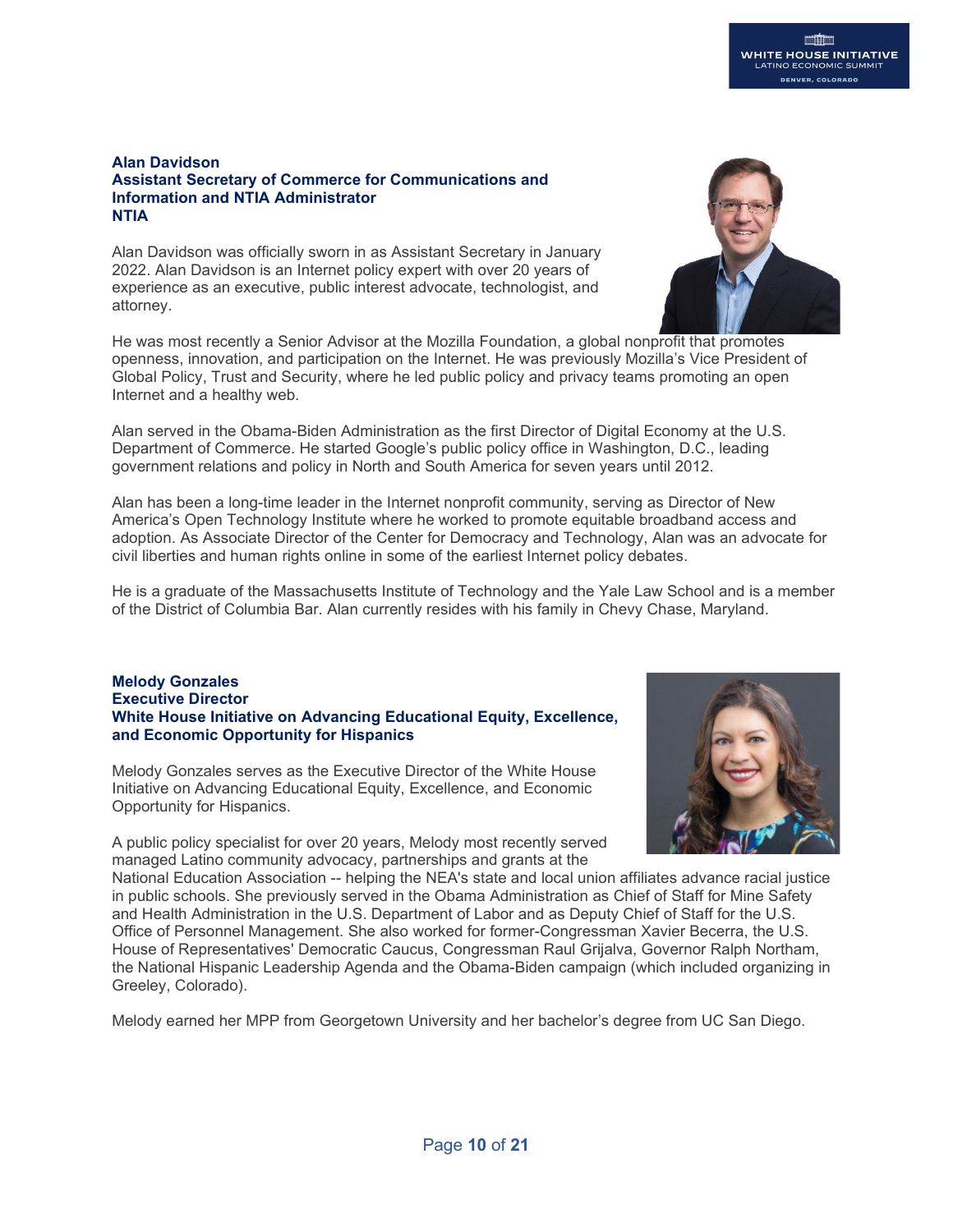#### **Domenika Lynch Executive Director Latinos in Society Program, Aspen Institute**

Domenika Lynch is the Executive Director of the Aspen Institute Latinos and Society Program (AILAS). Lynch has overseen strategic planning, policy advocacy, and public affairs campaigns for nonprofits and corporations, increasing donor and stakeholder support and raising millions of dollars for organizational endowments.

Lynch currently serves on the Board of Directors of the Congressional Management Foundation and serves on Bank of America's National Community Advisory Council which advises the bank on community development, environmental and consumer policy issues.

From July 2016 to May 2019, Lynch served as president and CEO of the Congressional Hispanic Caucus Institute (CHCI), the preeminent Latino leadership institute founded by Hispanic members of Congress in Washington, DC.

A graduate of the USC Price School of Public Policy, Lynch holds a master's degree from the USC Rossier School of Education.

#### **Ernesto "Ernie" Apreza Senior Advisor White House Office of Public Engagement**

Ernesto Apreza currently serves as Senior Advisor for Public Engagement at the White House Office of Public Engagement. In his role he oversees outreach and engagement to the Latino community and to the immigration stakeholder community.

He previously served on the Biden-Harris Transition Project where he

helped as a coordinator on the confirmations team. During the 2020 general election, he was the Colorado State Director for the Biden campaign and previous to that served as Communications Director for the Mayor of Seattle. Ernesto has worked on a number of campaigns and non-profits in Nevada, Ohio, Texas, and Colorado. He has also worked on the private sector as public relations manager at Amazon.

Ernesto attended the George Washington University.



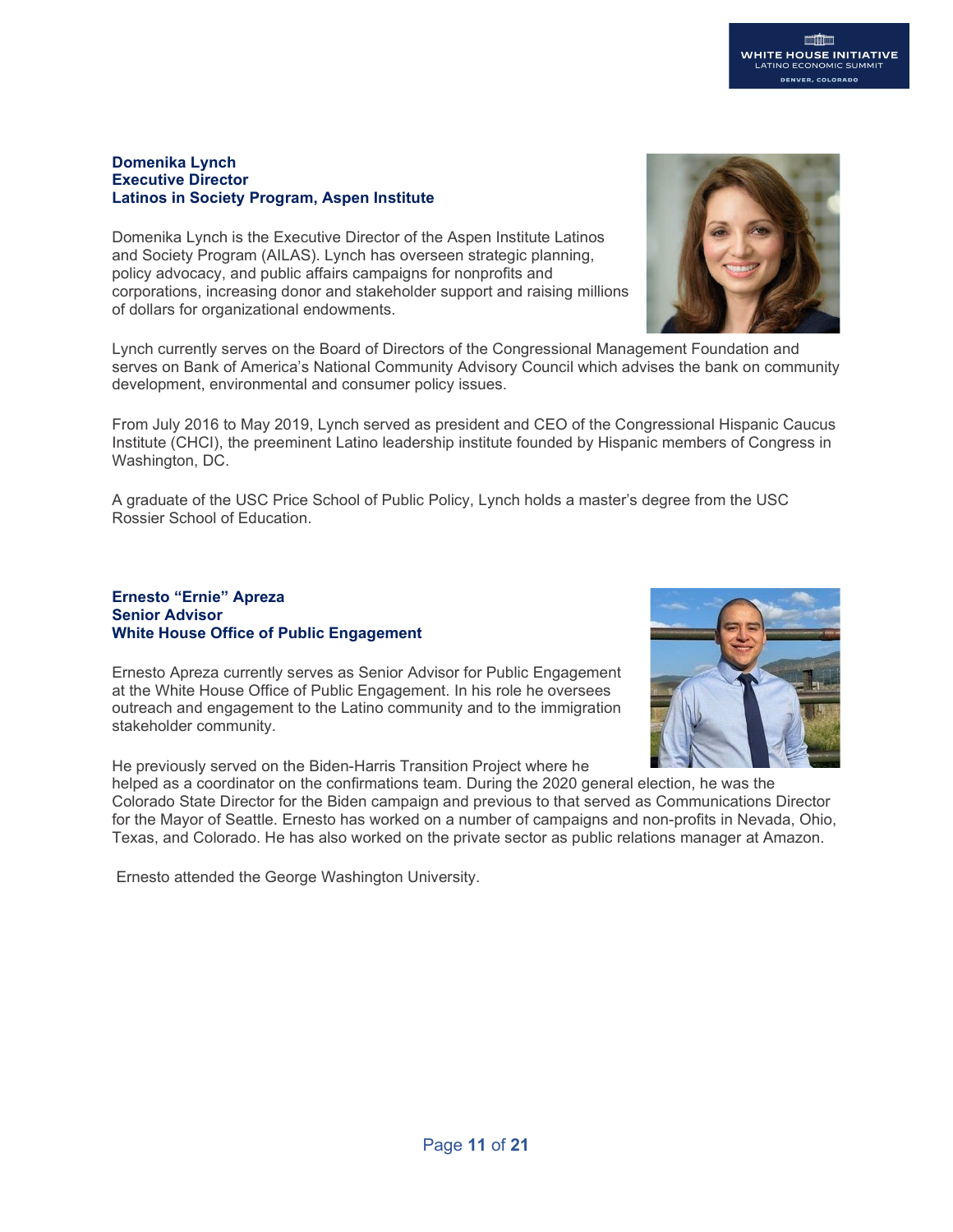#### **Andy Berke Special Representative for Broadband NTIA**

Andy Berke joined NTIA as Special Representative for Broadband in January 2022. Prior to joining NTIA, Berke served as Mayor of Chattanooga from 2013 to 2021.

Under Berke's leadership, Chattanooga took bold steps to further harness the unique advantage of having fast, cheap and pervasive internet service.

Following a robust public engagement process, Chattanooga established an Innovation District -- 140 acres in the heart of downtown that houses a catalytic mix of start-up businesses, incubators, and accelerators alongside investors and public amenities.

In addition, the city partnered with various nonprofits, businesses, and county government to launch Tech Goes Home, a program honored for Digital Inclusion Leadership by the National League of Cities and Google. At the end of his term, Berke led a partnership to provide high speed broadband at no cost to every family with a child on free or reduced lunch, making Chattanooga the first community in the country with such a benefit.

Berke was named Municipal Leader of the Year by American City and County magazine and City Executive of the Year by State Scoop. He was given the Digital Inclusion Award from Next Century Cities in 2017 and was named Digital Inclusion Trailblazer by the National Digital Inclusion Alliance in 2020.

#### **Michael B. Hancock Mayor City of Denver**

Michael Hancock is serving his third term as Denver's 45th mayor and is the second African American to hold the position.

Mayor Hancock started of his career at the Denver Housing Authority and the National Civic League, and served eight years on the Denver City Council, including two terms as City Council President.

Mayor Hancock earned a B.A. from Hastings College and a Master of Public Administration from the University of Colorado, Denver. He is the proud father of three children and doting grandfather to an adorable granddaughter.



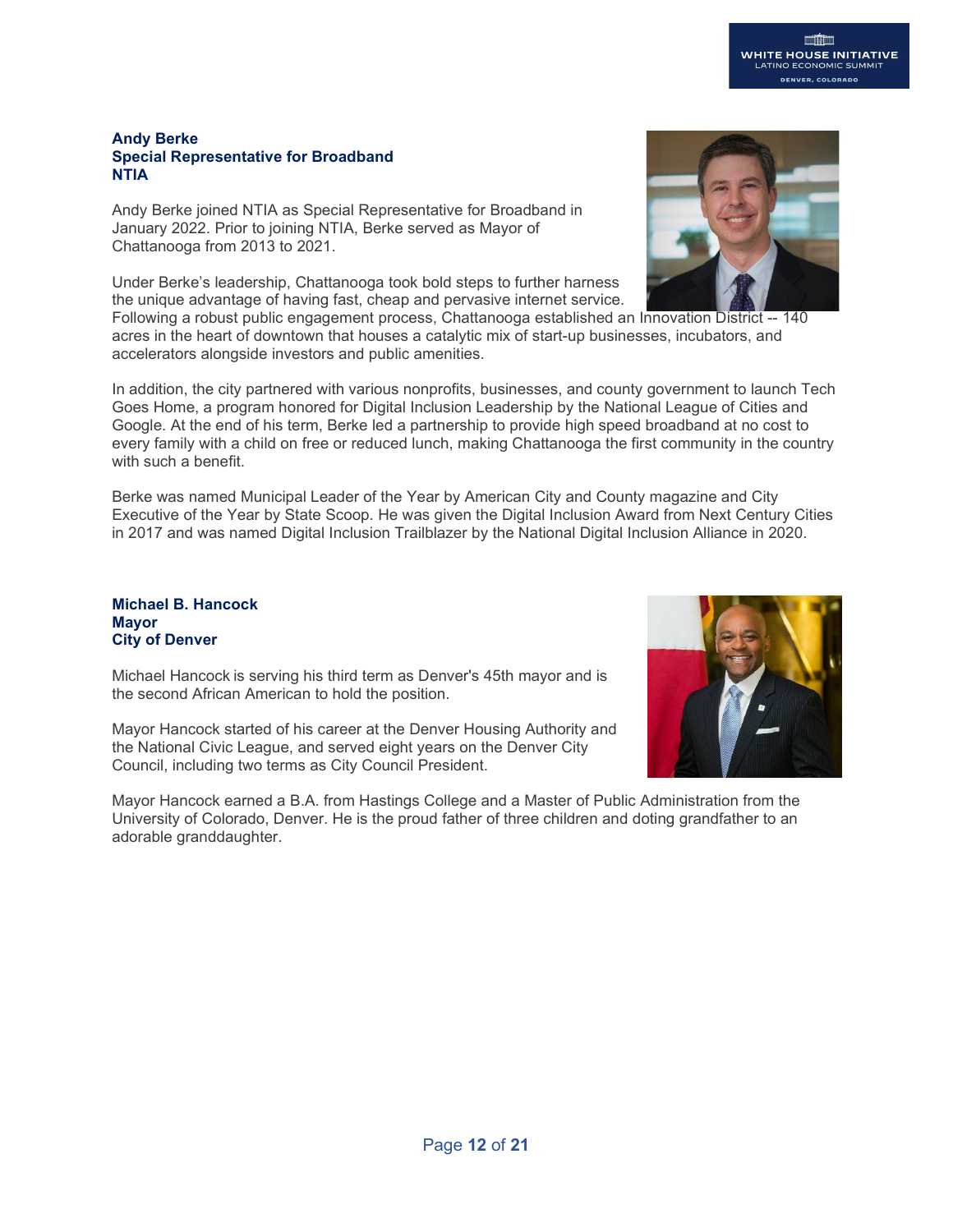#### **Sarah Bleau Broadband Program Specialist NTIA**

Sarah joined NTIA's BroadbandUSA team in early 2021, where she leverages her experience as an industry liaison.

This experience includes new business development for fiber start-up Arcadian Infracom, and before that, managing carrier services at Viasat, a global satellite ISP. Working across geographies and business functions, her primary role was to deploy fiber networks in support of global programs.

Prior to that, Sarah spent time with Level 3 Communications (now Lumen), where she wore hats in leadership, sales, product, sales engineering and project management, specializing in Dark Fiber, Lit Transport, Colocation, Cloud and Internet

Sarah Bleau has over 20 years in the data networking world, in roles ranging from sales to engineering, management and operations.

#### **Brianna Titone Representative (D-CO-27) Colorado House of Representatives**

Brianna Titone is a politician and scientist, currently serving as a member of the Colorado House of Representatives from the 27th district.

She serves in the 73nd Colorado General Assembly and is the first openly transgender state legislator elected in Colorado and the 4th elected in the United States. She serves as Chair of the LGBTQ+ Caucus, the Joint

Technology Committee, and as a member of the Energy & Environment, Health & Insurance and Agriculture, and Livestock and Water Committees.

She was elected Jefferson County's LGBTQ+ Caucus's Secretary and Treasurer in August of 2017 and has served in the nonprofit sector as a member of NecroSearch International.

She was born and raised in Hudson Valley New York.



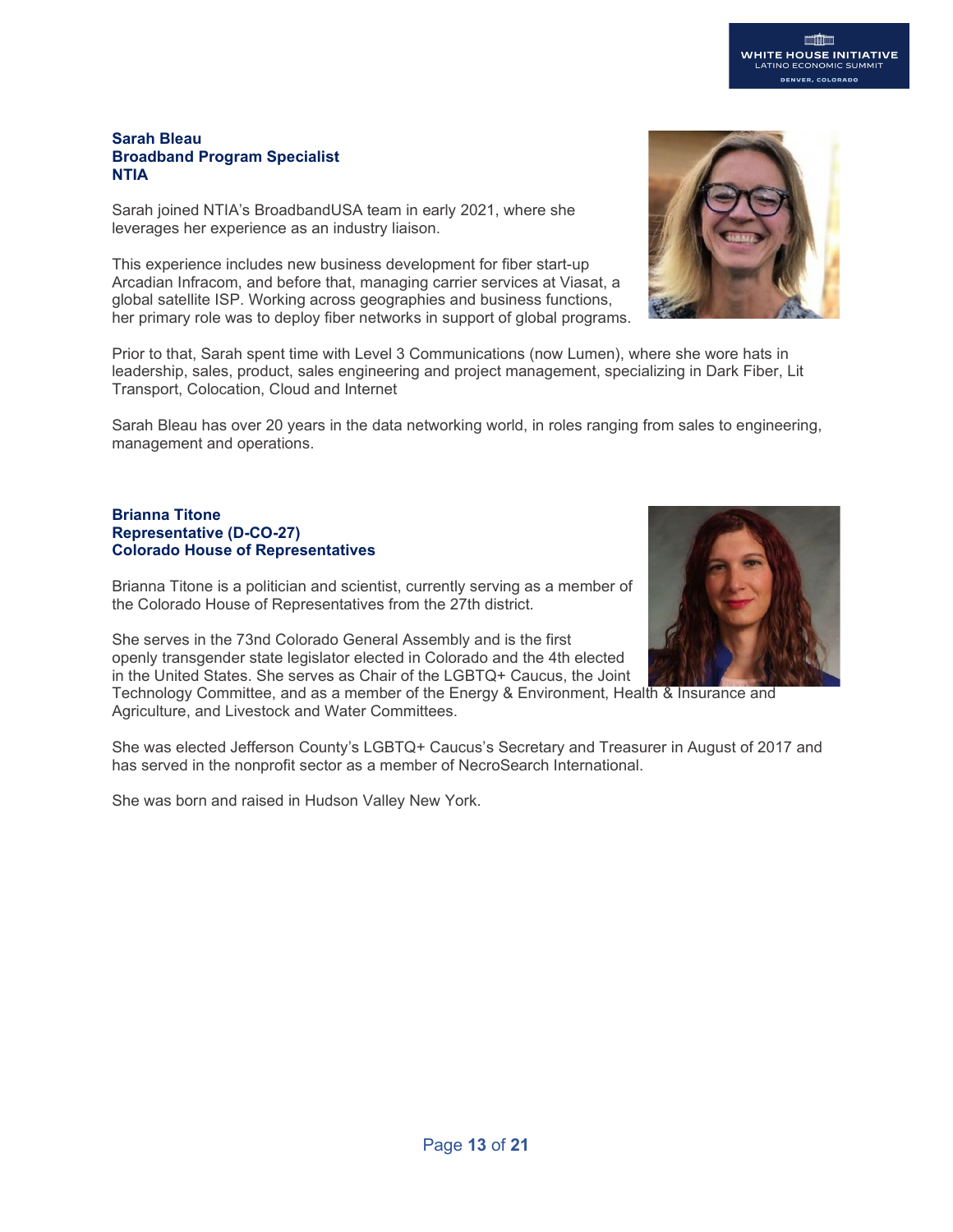# **Commissioner**

**Sarah Mudge**

**Lake County** 

Sarah Mudge is a proud community member and public servant in Lake County, CO where she is in her fifth year serving as County Commissioner. Sarah works with all levels of her local government as well as with many critical partners from strategic planning to implementation.

When not solely focused on County work Sarah takes advantage of any reason to enjoy the outdoors with her family and friends, especially mountain biking and rafting, across Colorado.

#### **Lily Griego Regional Director U. S. Department of Health and Human Services**

Lily Griego is the Regional Director for HHS in Region 8, serving CO, MT, ND, SD, UT, and WY.

Prior to her appointment, Lily served at the U. S. Census Bureau, where she led multiple state teams during the 2020 census as well as leading all congressional affairs for the region, successfully earning additional congressional seats in Montana and Colorado.

She also worked for a U.S. Senator on critical policy issues, including immigration, equality, and healthcare.

Lily earned a bachelor's degree in political science and a master's degree in history from the University of Colorado at Denver. Griego is a native of Colorado.

#### **Nick Zucconi Regional Administrator, HRSA, U.S. Dept. of Health and Human Services**

Nick Zucconi joined the federal Department of Health & Human Services in Denver in 1989 as a lead regional analyst for Medicaid managed care programs.

Since joining the HRSA regional office in 1997, Nick has served as health center Project Officer, Operations Director leading performance reviews of

health centers, and has served in his current position of Regional Administrator since 2015. Nick leads a team within HRSA's Office of Intergovernmental & External Affairs and is also responsible for coordination across all HRSA regional staff.

During the past ten years Nick has led over 75 projects facilitating collaboration between state, local, tribal, private health care organizations, universities, and HRSA grantees.



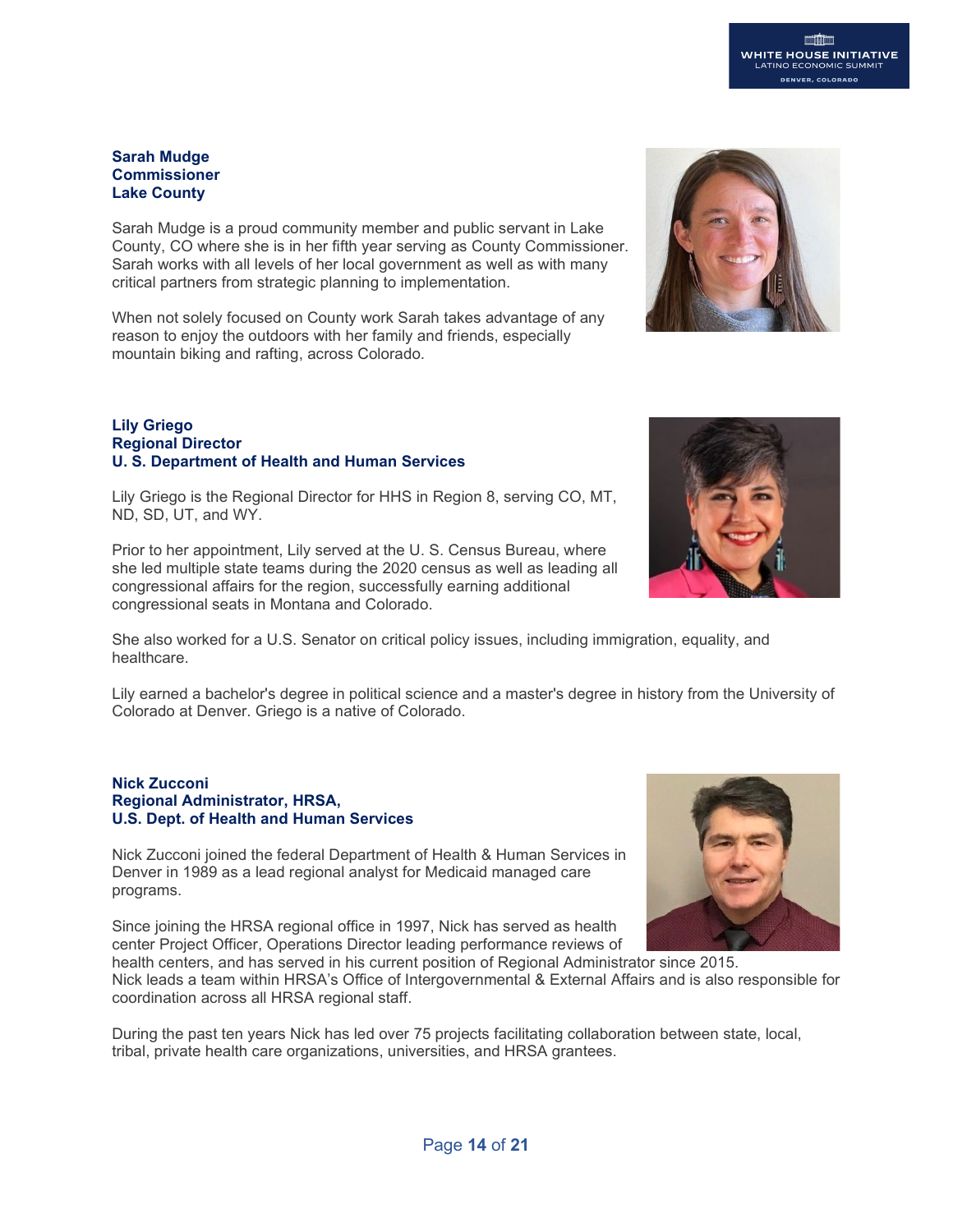#### **WHITE HOUSE INITIATIVE VO ECONOMIC !** DENVER, COLORADO

#### **Haddas Lev Director, Ambulatory Care Services Operations COO Denver Community Health Services, Denver Health**

Haddas Lev is the Associate Chief Operating Officer for Ambulatory Care Services at Denver Health. The focus of her work at Denver Health and Ambulatory Care Services has been on process improvement, facility design and construction, patient access, and growth and expansion strategy.

She began her career in healthcare as an AmeriCorps Health Corps member working with the underserved and underinsured population at a Colorado Community Health Center.

Haddas earned a B.S. in Engineering from the University of Massachusetts, and an M.S. in Operations Management and MBA from Rensselaer Polytechnic Institute.

#### **Deep Shah Ambulatory Care Operations Coordinator Denver Health**

Deep is an Operations Coordinator for Ambulatory Care Services at Denver Health. The focus of his work at Denver Health and Ambulatory Care Services is on process improvement, clinic expansions, and virtual care adoption.

Deep began his career in higher education, working on leadership development and increase diversity in outdoor recreation.

He earned a B.S. in Kinesiology from the University of Illinois at Chicago, and a Master of Healthcare Administration from Southern Illinois University.

#### **Ben Wiederholt CEO STRIDE Community Health Center**

Ben started at STRIDE CHC in 2017 with the goal of moving toward a healthcare delivery system that is accessible to the entire community. With seventeen years of executive healthcare experience, Ben has served as the Vice President of Mission Integration in the Kentucky and Colorado markets and Director of Ambulatory Operations at Centura Health.

Ben earned a master's degree in Health Care Administration from the University of North Carolina at Chapel Hill. Ben's joy is found through his wife Jess and their seven children.





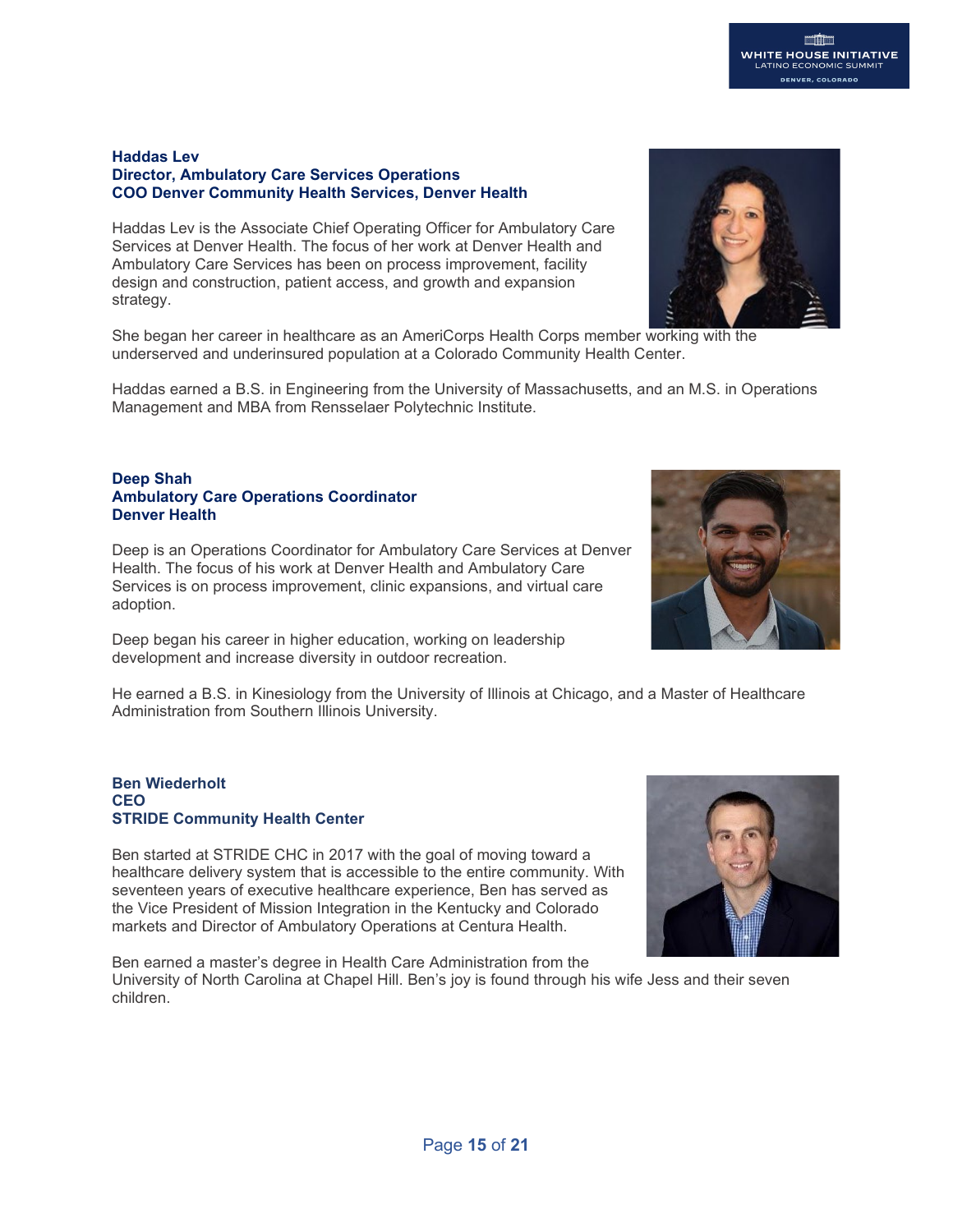#### **Karen Funk Chief Medical Officer Clinica family Health**

Dr. Funk has been a family physician at Clinica's Lafayette Clinic since 2004 and took on the role of Assistant Medical Director in 2012. Prior to becoming a physician, Dr. Funk served as the Quality Improvement Coordinator for Planned Parenthood of Greater Chicago.

She was an Albert Schweitzer Fellow, working with a Community Health Center in Chicago providing teens with group-based education on obesity prevention, healthy sexuality, and pregnancy prevention.

Dr. Funk received her undergraduate degree from Swarthmore College, an MPP from the University of Chicago and M.D. from the University of Illinois.

#### **Mitzi Moran Chief Executive Officer Sunrise Community Health**

Mitzi became Sunrise's chief executive officer in 2006. Under Mitzi's leadership, Sunrise has more than tripled in size and today is a recognized state and national leader in HIT adoption, integrated health care services, safety net collaborations, and professional health education.

Born in Colorado, Mitzi was raised as the 4th generation on the family farm in Yuma, CO.

She is a graduate of the Sustainable Transformation Program, University of Northern Colorado; the UCLA Health Care Executive Program, John E. Anderson Graduate School of Management at University of California; and Regional Institute of Health and Environmental Leadership, Universities of Colorado & Denver.

#### **Tillman Farley Chief Medical Officer Salud Family Health**

Tillman Farley, MD is currently the Chief Medical Officer of Salud Family Health Centers, a migrant/community health center with clinics across northern Colorado. He is an Associate Professor in the Department of Family Medicine in the University of Colorado School of Medicine.

Dr. Farley graduated from the University of Colorado School of Medicine and completed his residency in Family Medicine at the University of Rochester.

He has won numerous awards, including the Samuel Rodgers Award for Outstanding Clinical Leadership given annually by the National Association of Community Health Centers.





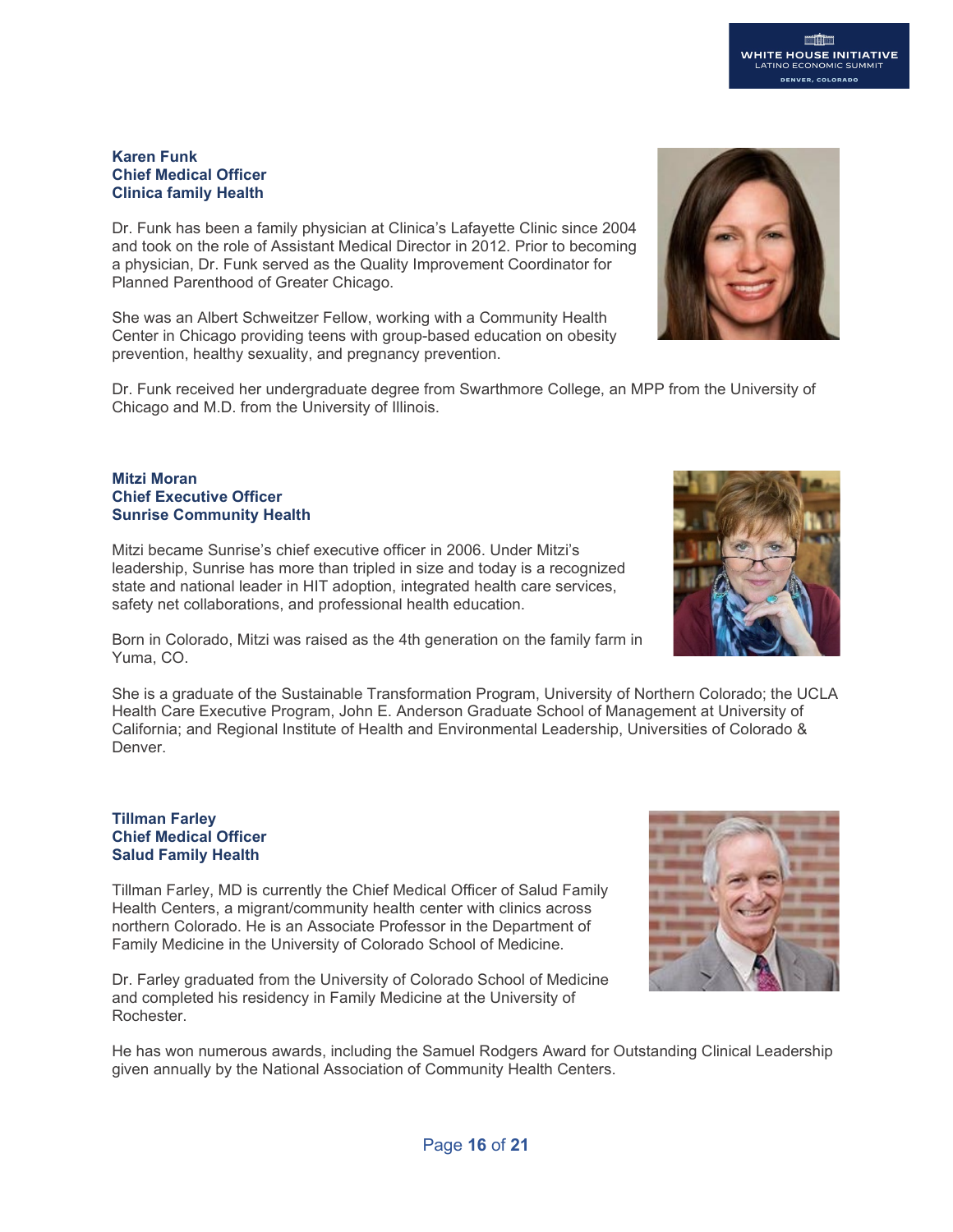#### **Jim Garcia President and CEO La Clínica Tepeyac**

Mr. Garcia founded Clínica Tepeyac in 1994 and serves as Chief Executive Officer and an ex officio board member. He also serves on numerous boards and committees, including the Regis University School of Health Care Advisory Board and the Board of Environmental Health for the City of Denver.

Mr. Garcia has more than two decades of executive management and leadership experience in community health, education, and human services programs.

He received his undergraduate degree from Regis University and his MPA from the University of Colorado.

#### **John Parvensky President and Chief Executive Officer Colorado Coalition for the Homeless**

John Parvensky has served as President and CEO of the Colorado Coalition for the Homeless since 1985. Under his leadership, the Coalition, began as a single health center and grown to serve over 18,000 people experiencing homelessness per year through comprehensive housing and healthcare.

John has been a leader in developing integrated housing for people experiencing homelessness, lowincome families, individuals, and developing the state-of-the-art Stout Street Health Center.

#### **Dr. Janina Fariñas Ph.D. Founder & CEO La Cocina**

Dr. Janina E. Fariñas is the Founder and Chief Executive Officer of the award-winning La Cocina—a nonprofit corporation that has offered culturally relevant mental health services to the Latinx community since 2017. She is a faculty member at Naropa University, and the 2017 winner of the City of Fort Collins' Human Relations Award.

Trained as a pediatric neuropsychologist and a family therapist, Dr. Fariñas' areas of clinical and research expertise include pediatric Latinx psychology, Latinx family studies, infancy and early childhood Latinx mental health, and community mental health & wellness participatory design innovations.

In February 2017, Dr. Fariñas founded La Cocina's for profit arm, L'Ancla, as a way to support dominant systems in their respective journeys and efforts co-designing mental health equity.

Dr. Fariñas holds a Ph.D. in Clinical Psychology from the Chicago School of Professional Psychology, a Masters in Counseling Psychology from Naropa University, and an undergraduate degree in Social Sciences from the University of New Orleans. Dr. Fariñas speaks Spanish and French fluently. She is a proud immigrant from San Salvador, El Salvador.





**WHITE HOUSE INITIATIVE** 

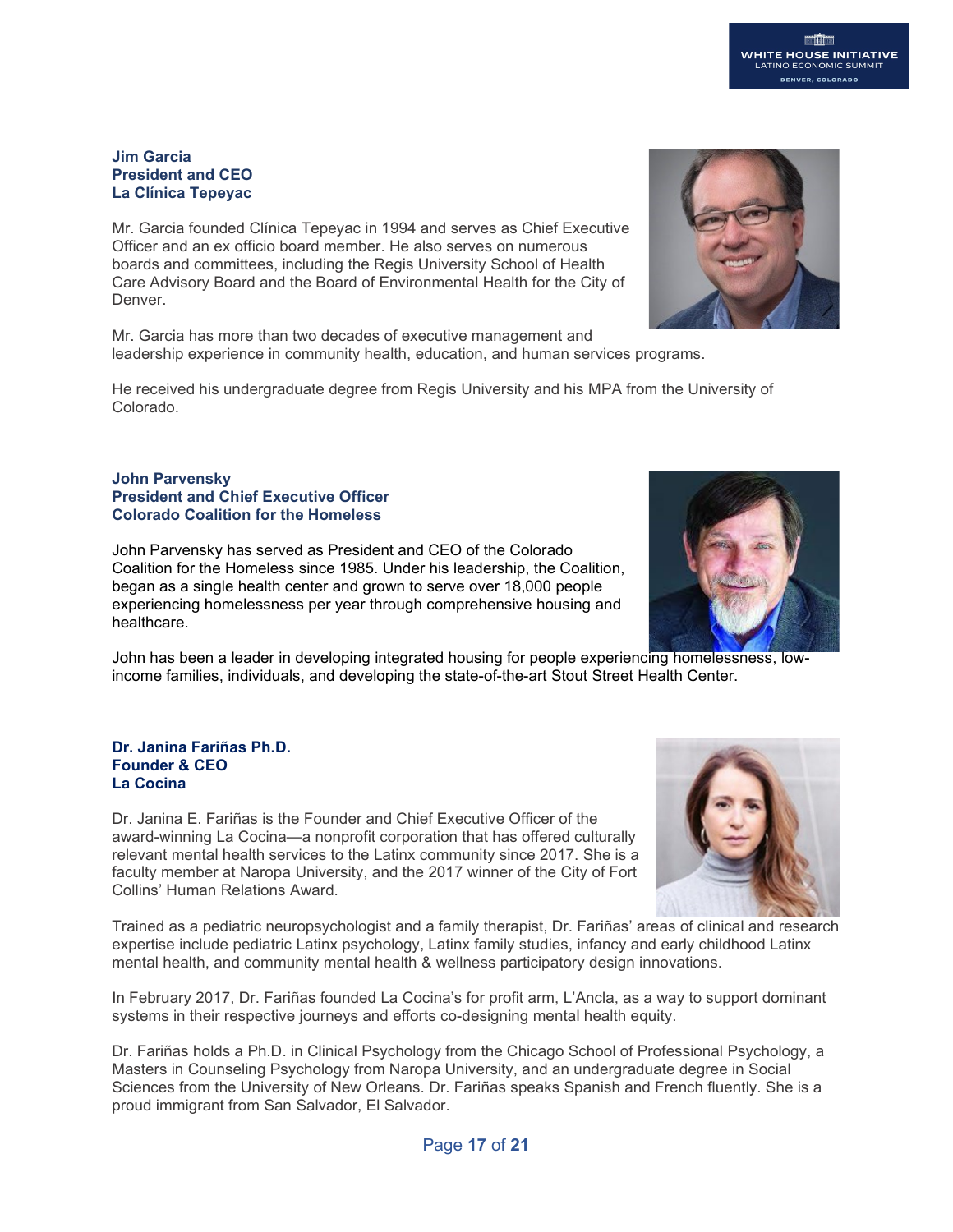### **WHITE HOUSE INITIATIVE** INO ECONOMIC : DENVER, COLORADO

#### **Kristina Daniel Chief Behavioral Health Officer Valley Wide Health System**

Kristina is the Chief Behavioral Health Officer for Valley Wide Health Systems and provides oversight to the entire Valley-Wide Behavioral Health Service Line. Valley-Wide provides integrated behavioral health services across 14 clinics in 12 rural Colorado counties spanning a total of over 15,000 square miles.

Kristina holds a Master's in Business Administration with an emphasis in

Public Administration from Adams State College, a Master of Arts in Community Counseling from Adams State College, and a Bachelor of Arts in English with minors in Philosophy and Political Science from Youngstown State University.

#### **Mark Madrid Associate Administrator Small Business Administration**

As a Presidential Appointee, Mark Madrid leads the Office of Entrepreneurial Development (OED) as Associate Administrator for the U.S. Small Business Administration.

Previously, Mark served as CEO of the Latino Business Action Network, a national 501(c)(3) organization and the Stanford Latino Entrepreneurship Initiative, which focus on strengthening America through U.S. Latinx

entrepreneurial research and a Latinx business scaling program at Stanford Graduate School of Business. From 2014 to 2017, Mark served as CEO of the Greater Austin Hispanic Chamber of Commerce, the 2015 United States Hispanic Chamber of the Year. Prior to serving in nonprofit executive roles, he enjoyed a corporate executive banking career that began on Wall Street in 1995 with J.P. Morgan.

Mark holds a BBA from the University of Texas at Austin McCombs School of Business and received a Master in Nonprofit Administration from the University of Notre Dame Mendoza College of Business. He is an alumnus of the Stanford Latino Entrepreneurship Initiative Education-Scaling Program.



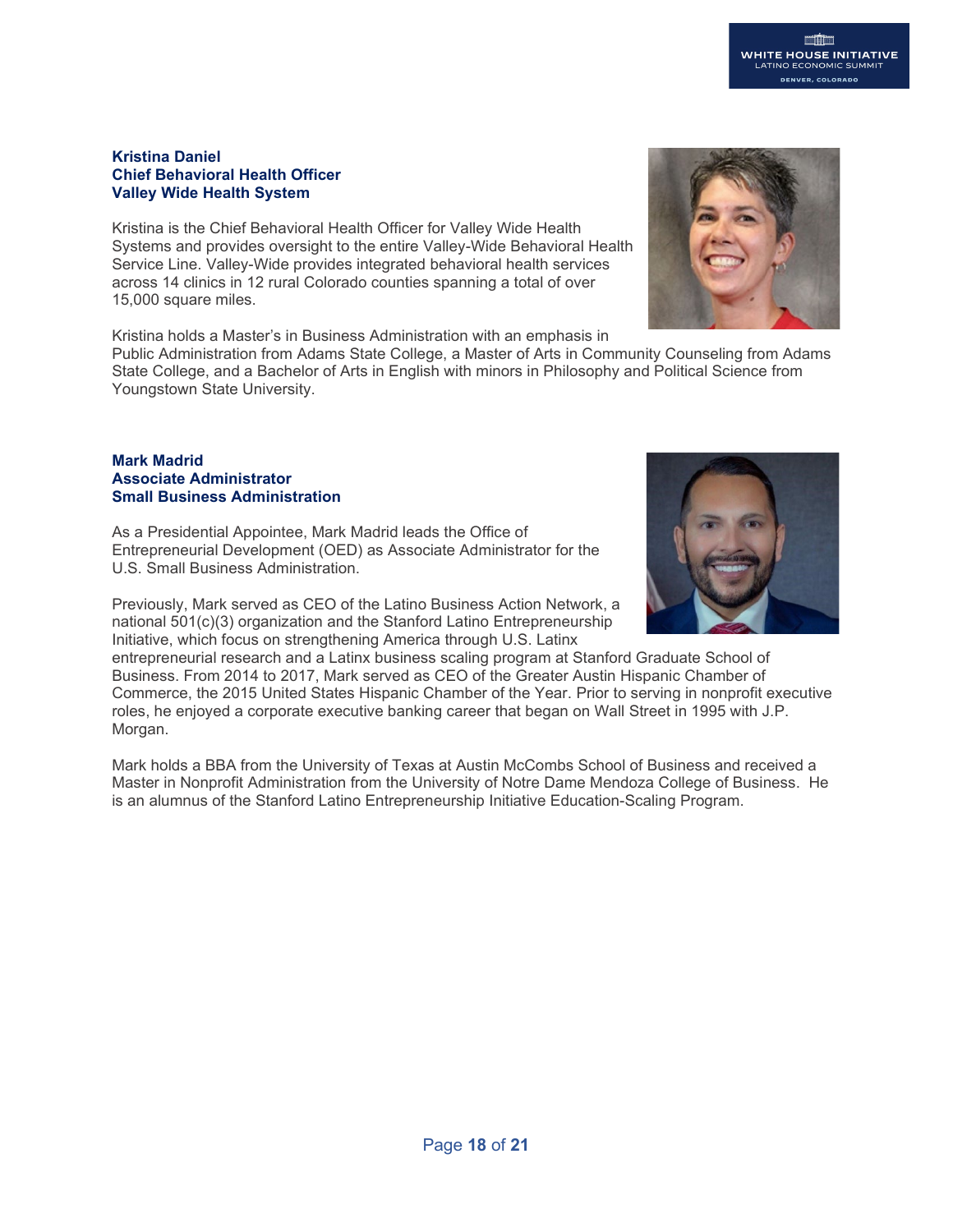#### **Frances A. Padilla Colorado District Director Small Business Administration**

Frances A. Padilla was named the director of the Small Business Administration's Colorado District Office in January 2017. During her SBA career, Padilla has also served as the District International Trade Officer, Brand Manager, Public Information Officer, District Office Technical Representative, and Women's Business Ownership Liaison.

Prior to her current position, she led the Entrepreneurial Development and

Lender Relations divisions as deputy district director. Before coming to Colorado, Ms. Padilla served as the deputy district director and chief of finance in the New Mexico District Office. Before joining the SBA team in 2007, Padilla worked for USDA Rural Development, the State of New Mexico's Department of Finance & Administration, and the New Mexico Finance Authority.

A native of Santa Fe, New Mexico, Ms. Padilla earned her Bachelor of Arts in business management from the College of Santa Fe.

#### **Alfred Ortiz CEO CSD Cyber and Cyber Consultant at the Pikes Peak Small Business Development Center**

Alfred Ortiz is CEO of CSD Cyber, a provider of cybersecurity solutions. He has over 15 years of information technology experience with companies such as Hewlett-Packard, Infor Global Solutions and DriveLock before starting his own firm.

During his professional career he worked in various areas of sales, marketing, pre-sales and management covering regional territories from the Arctic Circle to Tierra del Fuego.

In addition to his professional career, Mr. Ortiz has been involved in higher education as an affiliate professor at the University of the Incarnate Word (San Antonio, TX), Regis University and the University of Colorado at Colorado Springs.

He is a doctoral candidate in Information Systems at IE University in Madrid, Spain. In addition, he earned a bachelor's degree from Cal Poly Pomona, an MBA from University of the Incarnate Word, and executive education from the Massachusetts Institute of Technology. He is originally from the Coachella Valley in California and has been in Colorado Springs since 2003.



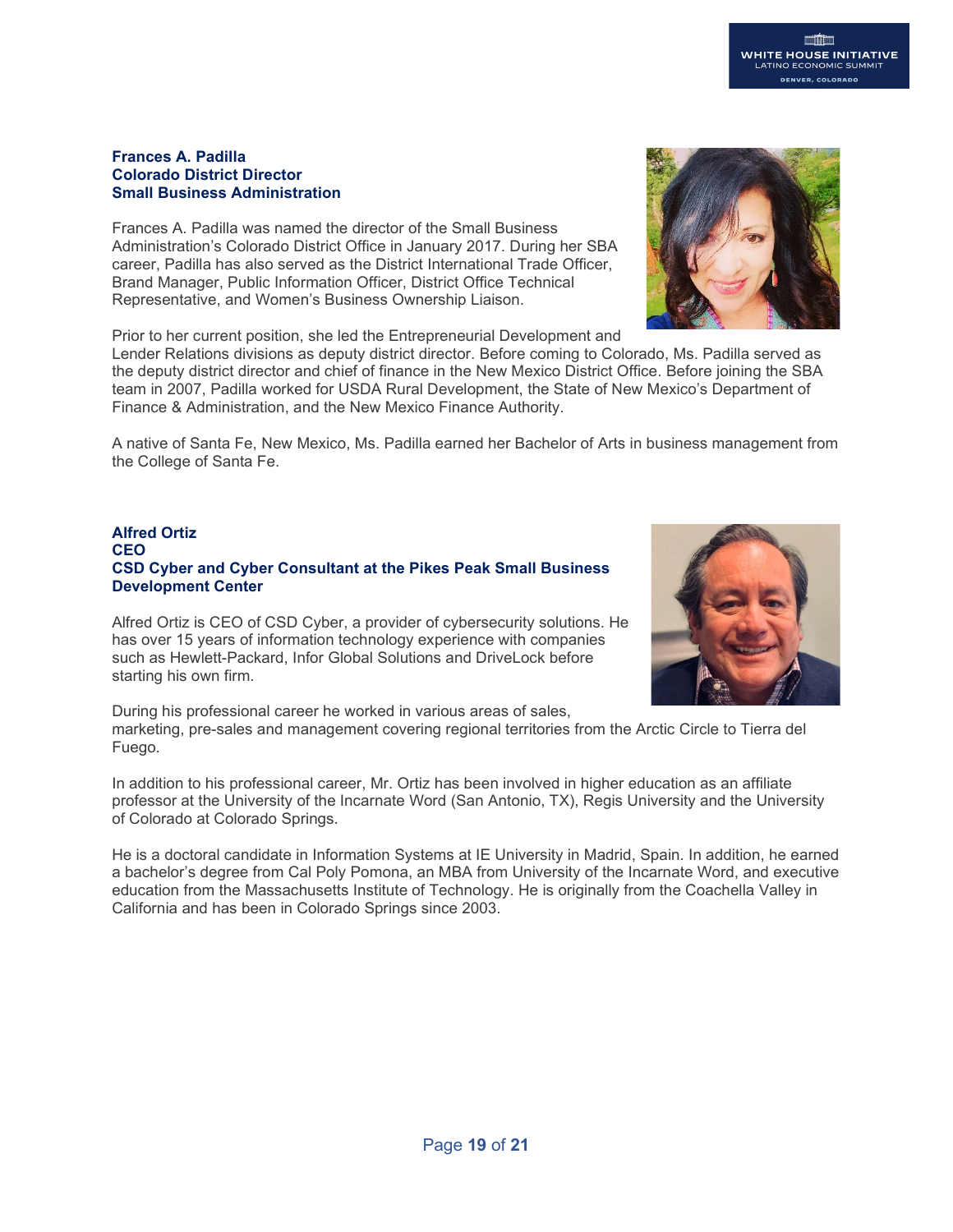#### **Ernest Campos Program CISO for the USSF MOSSAIC program L3Harris Technologies**

Ernest M. Campos is a Corporate Senior Manager, Global Chief Information Security Officer (CISO), and Cybersecurity Scientist. He currently works for L3Harris Technologies as a Program CISO for the USSF MOSSAIC program.

Previously, he co-founded and served as President and COO of Incline

Cyber Solutions, LLC (SDVOSB, EDWOSB, and SDB) and was a Public-Sector Practice Principal for the Hewlett-Packard Co. He has spent over thirty (30) years specializing in the design and implementation of complex computing solutions. Throughout his career, Ernest has supported numerous Federal organizations including: The White House, The Central Intelligence Agency, The National Reconnaissance Office, The National Counter-Terrorism Center, The Federal Bureau of Investigation, The Department of Homeland Security, The Department of State, and others.

Prior to joining industry, Ernest served 11-years in the U.S. Air Force as a White House Communications, Senior Information Systems Technology Lead.

Ernest holds a MS in Information Systems Technology with an emphasis on Cybersecurity from George Washington University and a BS in Business Management with an emphasis on Organizational Information Systems from National – Louis University. Certifications amassed include C|CISO, Federal CIO, PMP, CISSP, Security+, ITIL, and others.

#### **Lauren Foreman    Engagement Analyst USAJOBS, Office of Personnel Management**

Lauren currently works as an Engagement Analyst with the USAJOBS program office at OPM. In this role, she is responsible for conducting outreach, supporting change management activities, and identifying strategies to further enhance the customer experience with USAJOBS systems. 

Lauren joined the federal workforce in 2014 as an HR Assistant, working in Labor and Employee Relations for the Department of the Navy, eventually

taking a job with the Marine Corps as an EEO Counselor. She served in the U.S. Navy from 2008 to 2014.

Lauren holds a bachelor's in health care administration from Southern Illinois University, a master's degree in human resources management from Webster University and is currently pursuing a master's in social and emotional learning. Lauren enjoys music concerts, reading, and spending time with her 9-yearold son Cameron and puppy Miles. She is currently pursuing a master's in social and emotional learning.